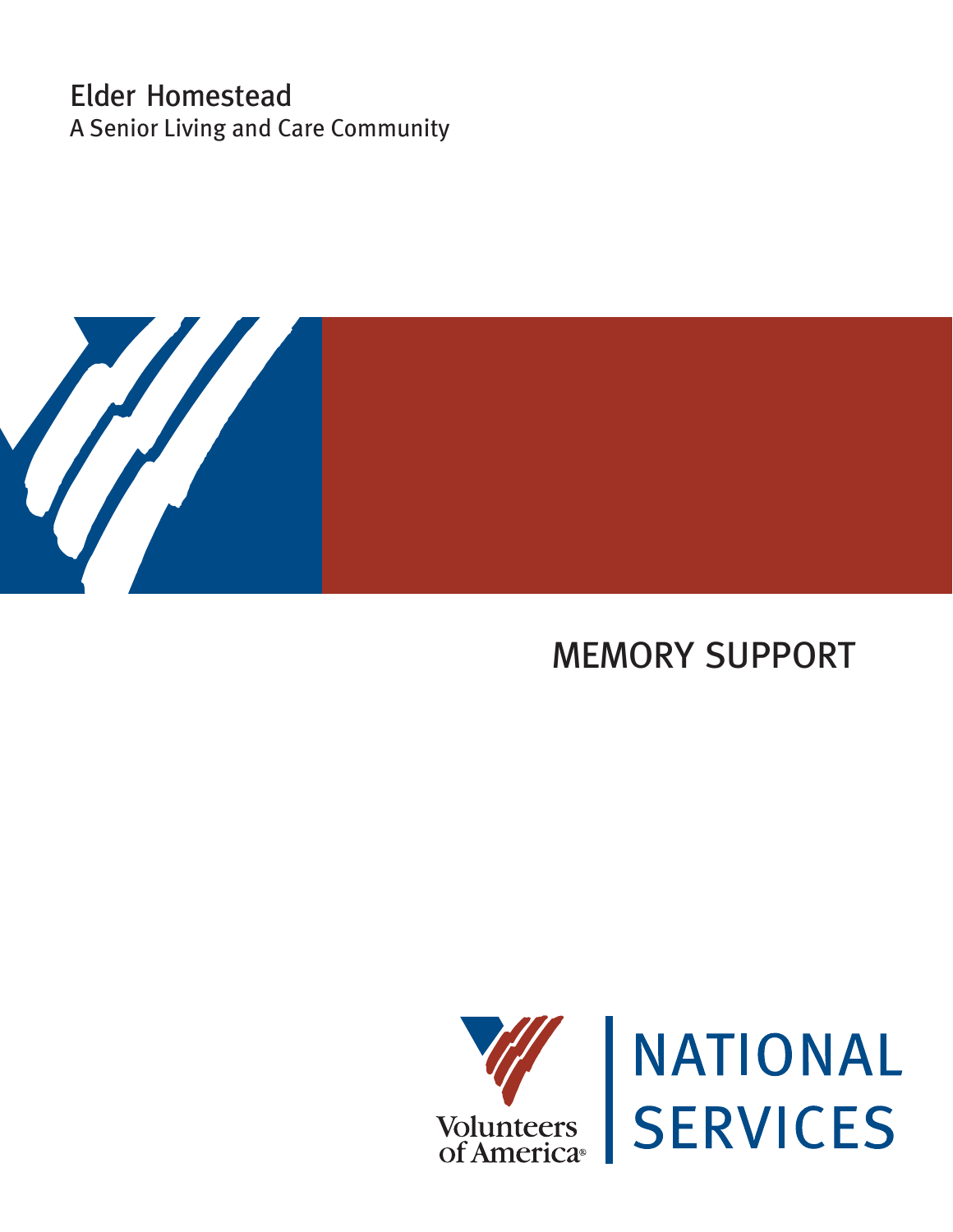

Making sure your loved one receives excellent care is your top priority. It's ours, too. Within Elder Homestead's intimate memory support household, men and women with memory loss move throughout their days enjoying the freedom to be active and social wile experiencing structured, individualized care and supervision in a welcoming, appealing place to call home.

Elder Homestead features the perfect blend of residential memory support with customized health services and life enrichment programs. Our supportive, specially-trained staff take pride in enriching the lives of our residents by celebrating individuality, supporting choice and encouraging independence whenever possible. Family and friends are always welcome to spend time with their loved one and join them for meals, special events and celebrations.

#### Special Features

- Comfortable residences with managed access
- Thoughtfully designed bathrooms with walk-in shower and grab bars
- Kitchenette in each apartment
- Specially trained staff available 24 hours/day
- Licensed nursing

#### Rental Rates Summary

Studio 315-421 \$3,890 - \$4,060 \$585/month

Apartment Style Square Footage Monthly Rate Second Occupant Fee (includes 3 meals/day)

#### Added Conveniences

(Included in monthly rate)

- Emergency response pendant
- Weekly light housekeeping services
- All utilities except telephone
- Basic cable service
- Complimentary Wi-Fi
- Planned life enrichment activities and programs based upon individual interests
- Use of all community spaces
- Scheduled transportation for outings
- Apartment and building maintenance
- Professional management by Volunteers of America
- Month-to-month residency agreement

3 daily meal package \$325 Individual meal \$10/per meal (no package)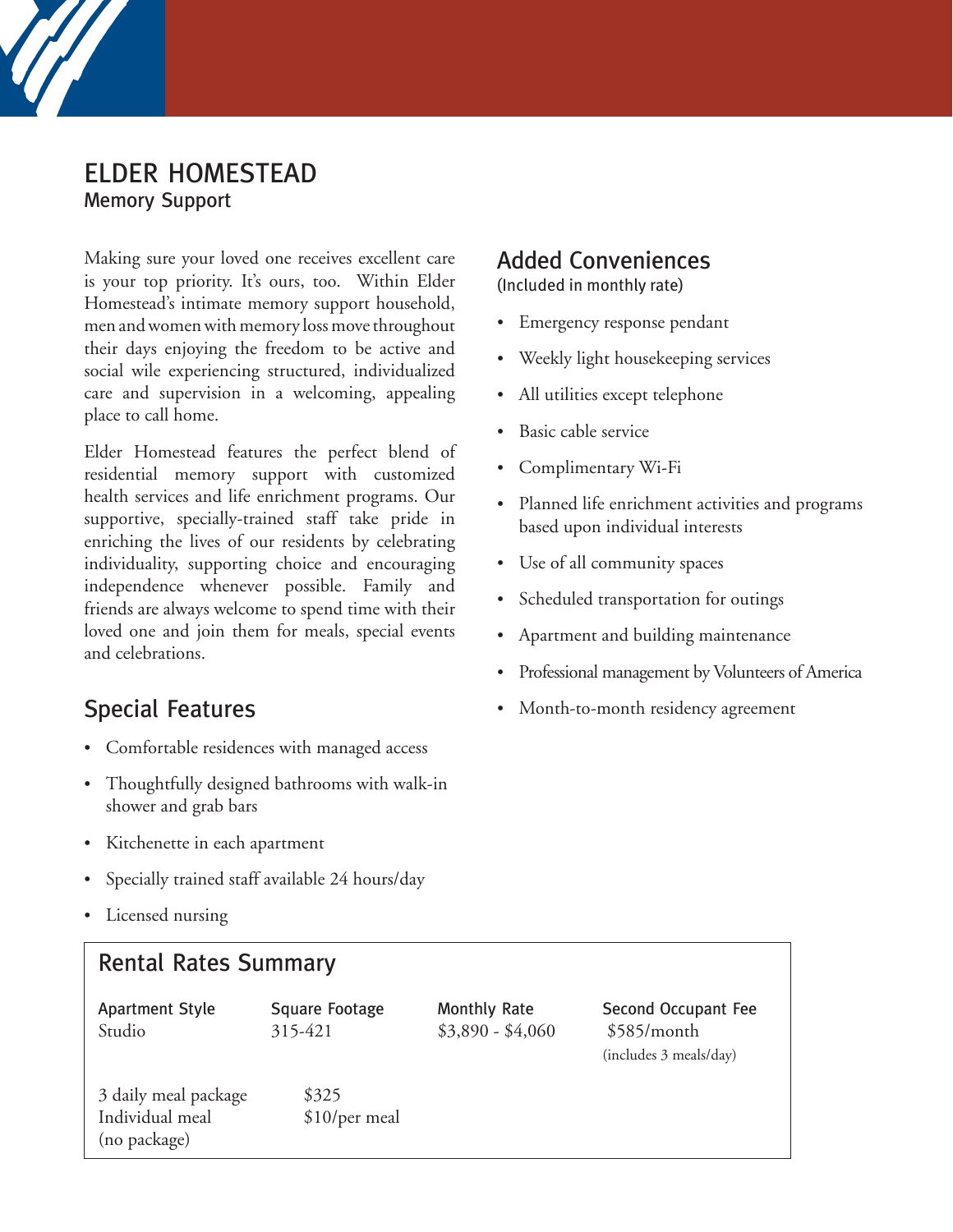## ELDER HOMESTEAD Memory Support Philosophy Statement

Our philosophy of service and care embodies the very essence of dignity, quality of life and respect for the individual. Elder Homestead's Memory Support program is designed specifically to caring for people with Alzheimer's disease or other memory impairments. A tranquil, self-contained environment has been created to encourage independence and support choice.

Planned service coordination enables residents to receive the personal care they may need, together with equally important social interaction.

# Commitment to Care and Service

We continually strive to provide the best support and care services and to make our community one that enriches, encourages and fulfills our residents' daily lives.

Caring for individuals with cognitive loss requires special skills and training. At Elder Homestead, staff receives periodic up-to-date training to best serve our residents on a daily basis.

Family members are welcome anytime, and are included in making the transition to Elder Homestead seamless. There are ongoing opportunities for family and friends to stay involved in the resident's day-to-day living.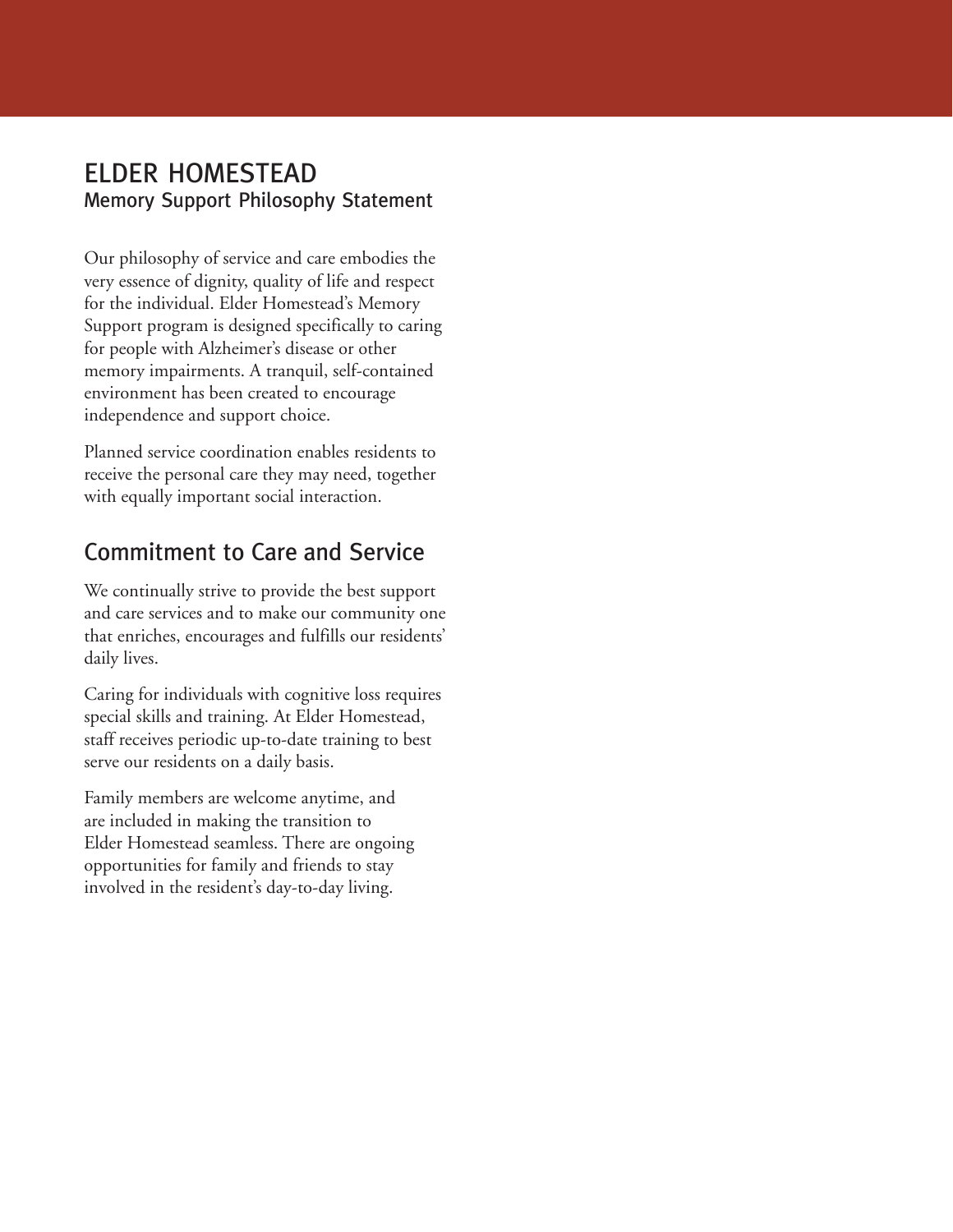

APARTMENT Floor Plans



Juniper

Studio 315 sq. ft.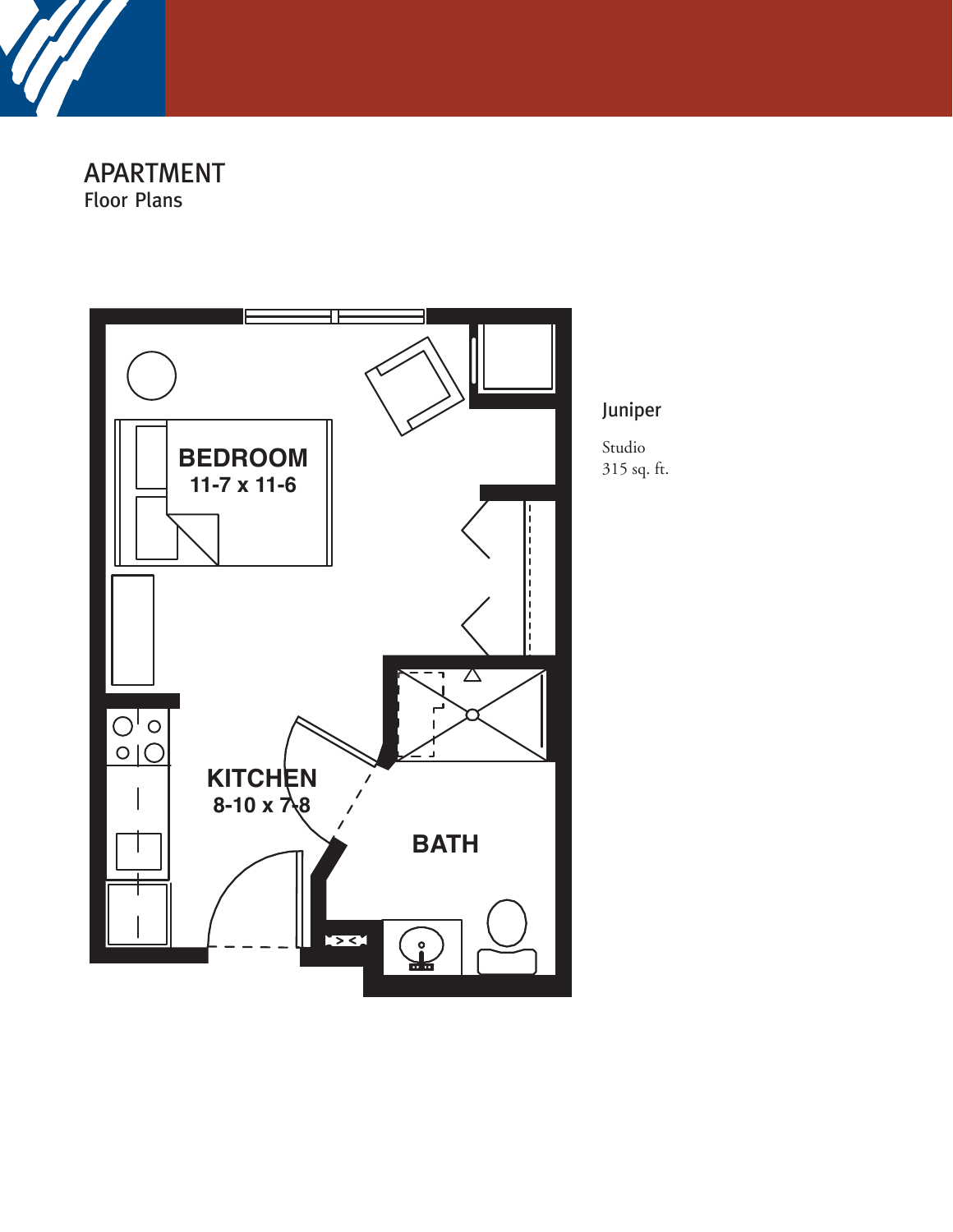APARTMENT Floor Plans





Please ask about availability. Features, rates and amenities are subject to change.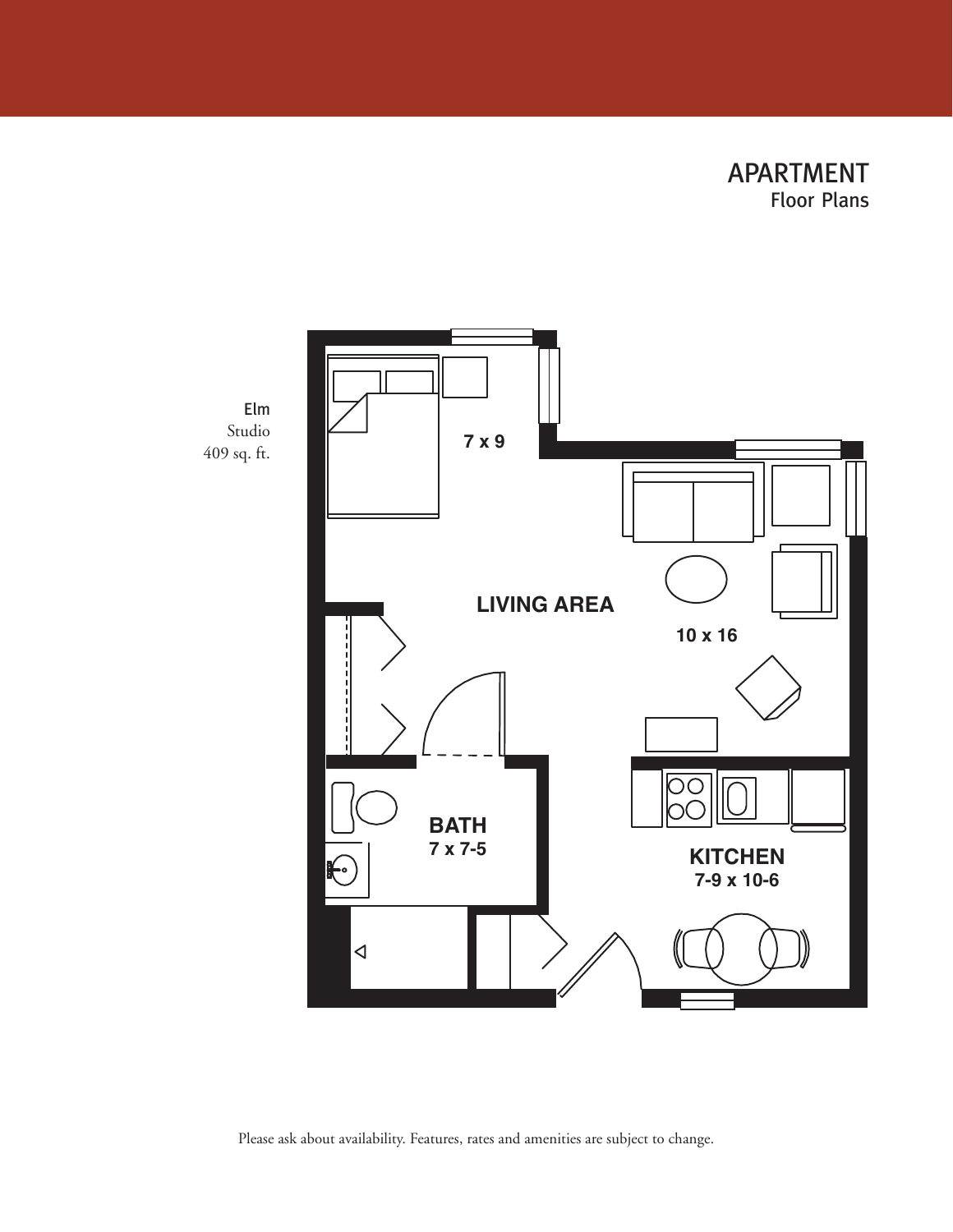#### MEMORY SUPPORT Personal Care

Personalized memory support begins with a health care assessment provided by a registered nurse, who collaborates with each resident's physician to develop individualized plans for health care and personal care services. An on-site registered nurse provides coordination for plans of care.

## Care Service Set-up

- \$360/one-time fee

Includes all assessments by a registered nurse, including admission assessments, development of an individualized plan of care and evaluation for appropriateness of home care programs.

### Basic Service Package - Level I — \$2,895/month

Includes Registered Nurse oversight. Caregivers provide personal cares, medication monitoring and/or administration, laundry, and activity programming. Individual needs direction and/ or verbal cueing to actual hands-on assist with personal care, for example: dressing and grooming. Individual does not present any persistent inappropriate behavior patterns such as: hitting, yelling or kicking, disruptive social interaction in group settings, for example; dining room, living room or enrichment program. He/she is independent with ambulation. Incontinence is managed independently with appropriate use of incontinence products and/or verbal direction by Caregivers.

### Enhanced Service Package - Level II  $-$ \$3,400/month

Includes all of the care and services included in the Basic Service Package - Level I plus the following:

Caregivers provide personal cares, medication monitoring and/or administration, laundry, and activity programming. Individual needs verbal cues to hands-on assistance with personal care. Bowel and/or bladder incontinence is managed with appropriate use of incontinence products and/ or scheduled toileting required up to (3) times in a 24-hour period by Caregivers. Transfers and ambulates with maximum assist of (1) Caregiver. Inappropriate behaviors can be managed with verbal redirection. Individual is willing and able to participate in activities of daily living.

## Advanced Service Package - Level III  $-$  \$3,850/month

Includes all of the care and services included in the Enhanced Service Package - Level II plus the following: Individuals requiring nursing service beyond administration of oral and topical medications, for example: accu checks as ordered by physician, filling of insulin syringes, Vitamin B12 injections, antibiotic injections, nebulizer treatments, wound care, unstable medical condition requiring frequent nurse intervention. Needs assistance with feeding, and requires assist of (2) to transfer or use of a mechanical lift. Bowel and bladder incontinence managed with appropriate use of incontinence product and/ or scheduled toileting required up to (6) times in a 24-hour period. Inappropriate behaviors can be managed with verbal redirection and/or professional intervention, for example: nurse or medical.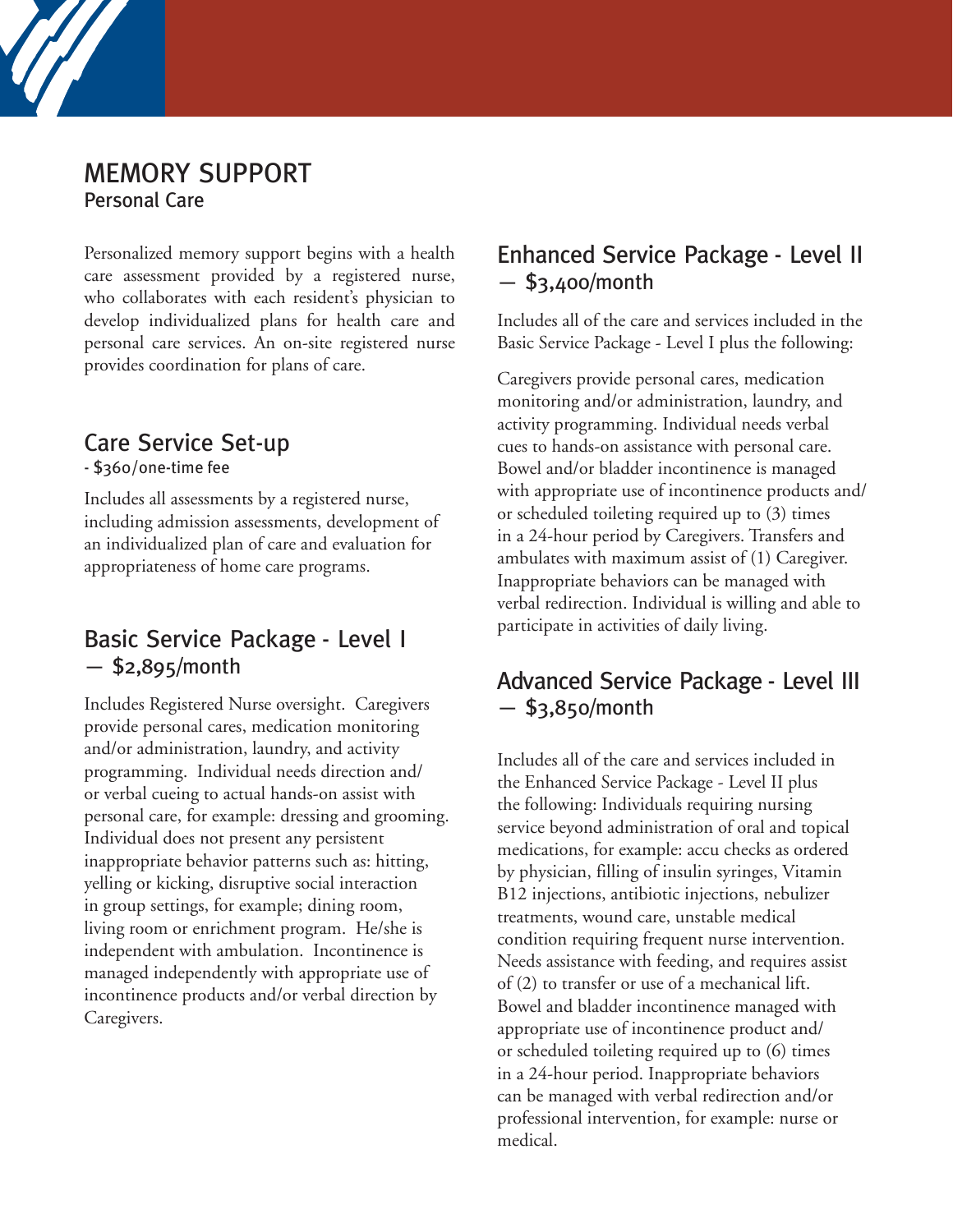#### Recuperating Service Package - Level IV  $-$  \$4,400/month

Includes all of the care and services included in the Advanced Service Package - Level III, but is specifically designed for residents who had a recent hospital or nursing home stay and require more comprehensive nursing support and supervision. This includes residents who have been placed on Hospice services.

## A La Carte Services

- Additional Housekeeping \$9.75/15 minutes
- Move to new unit \$250.00
- Guest Lodging \$60.00/night
- Guest Meals \$10.00/meal
- Room Tray Service \$13.00
- Phone Service \$20.00/month
- Private Storage Locker \$25/month
- Bluestone On-Site Physician Medicare/ Insurance
- Xray/Lab Services Medicare/Insurance
- Foot Soak/Nail Care \$48.00

*All services are private pay. Prices subject to change.*

*Volunteers of America Home Health at Elder Homestead is licensed by the Minnesota Department of Health.*

*Rates are effective August 1st, 2021.*